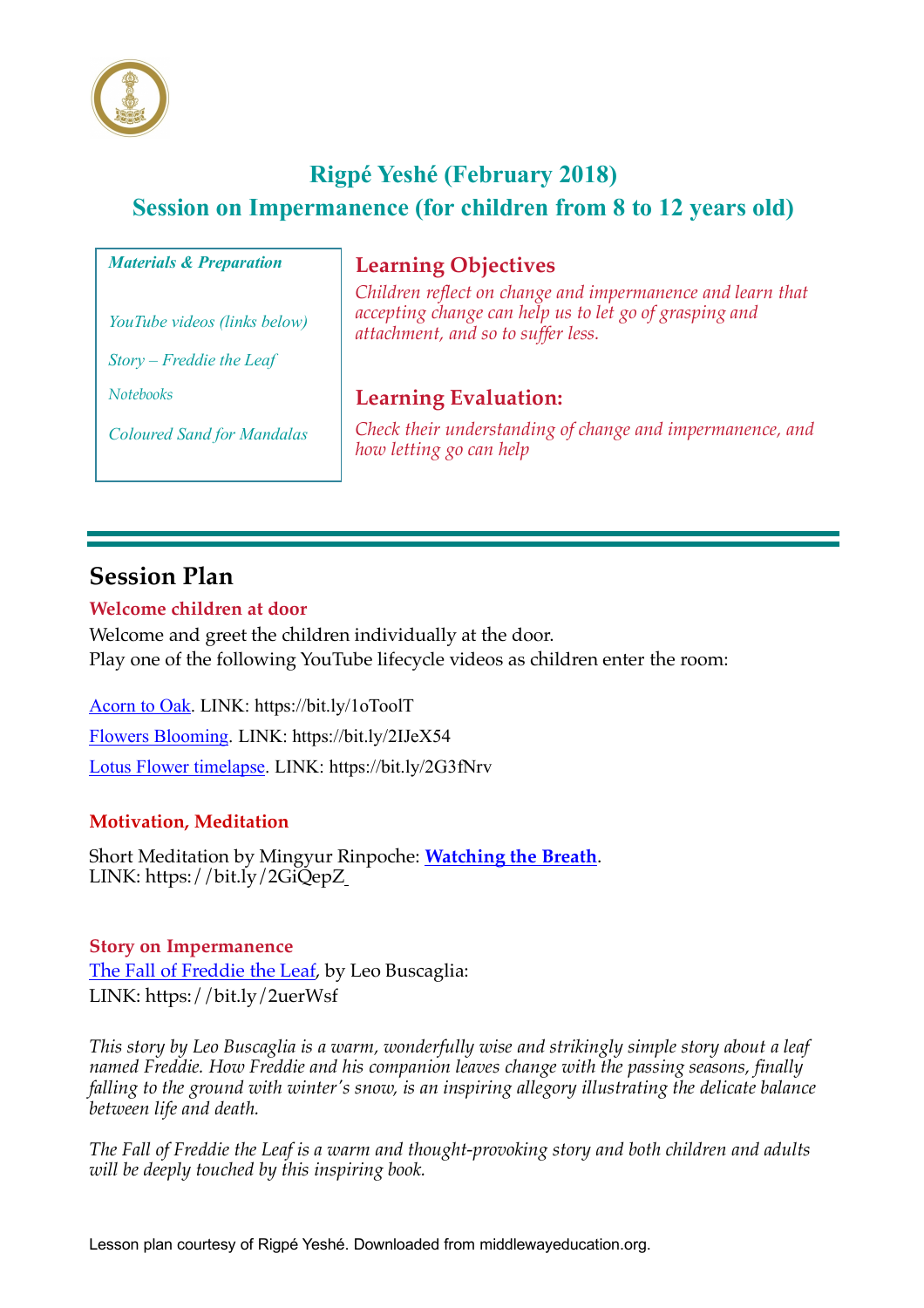

## Listen to audio reading of this story (see link above)

### **Contemplation on Impermanence**

*Play some relaxing music or nature sounds. LINK: https://bit.ly/2ILCm67*

## **Guide the children in this contemplation:**

Settle and relax your body and mind, be comfortable.

Close your eyes. Lie down, if you like.

Think of what mattered to you when you were a baby... when you started school ... what is important to you now ... what will be important to you when you are a grown up, … then when you are old … Is there anything in your life that is not constantly changing? ... Is there anything at all that is not constantly changing?

#### *Pause*

How much time do you spend getting things you don't really need? ... How much time do you spend worrying unnecessarily? ... How much time do you spend waiting for things to happen?

How much time do you spend on really meaningful things?

How would you act differently if you really took impermanence to heart?

*Pause*

Let go of all thoughts and analysis and rest for a moment.

Now rest your mind.

### **Options for Creative Integration**

#### **Nature Mandala**

Go for a walk, choose a place to sit, notice everything around you, make a mandala using objects around you, then take a gallery walk to see each other's art works.

You could also do a Nature Mandala together as a group and then reflect on its impermanent quality.

### **OR Sand Mandalas**

Using sand mixed with coloured chalks, prepare a large design for children to 'colour in' together. You could play relaxing music or a mantra in the background while children are working on the mandala.

#### **OR Impermanence Discussion**

*Small Group Discussion, each group with a mentor* 

Lesson plan courtesy of Rigpé Yeshé. Downloaded from middlewayeducation.org.